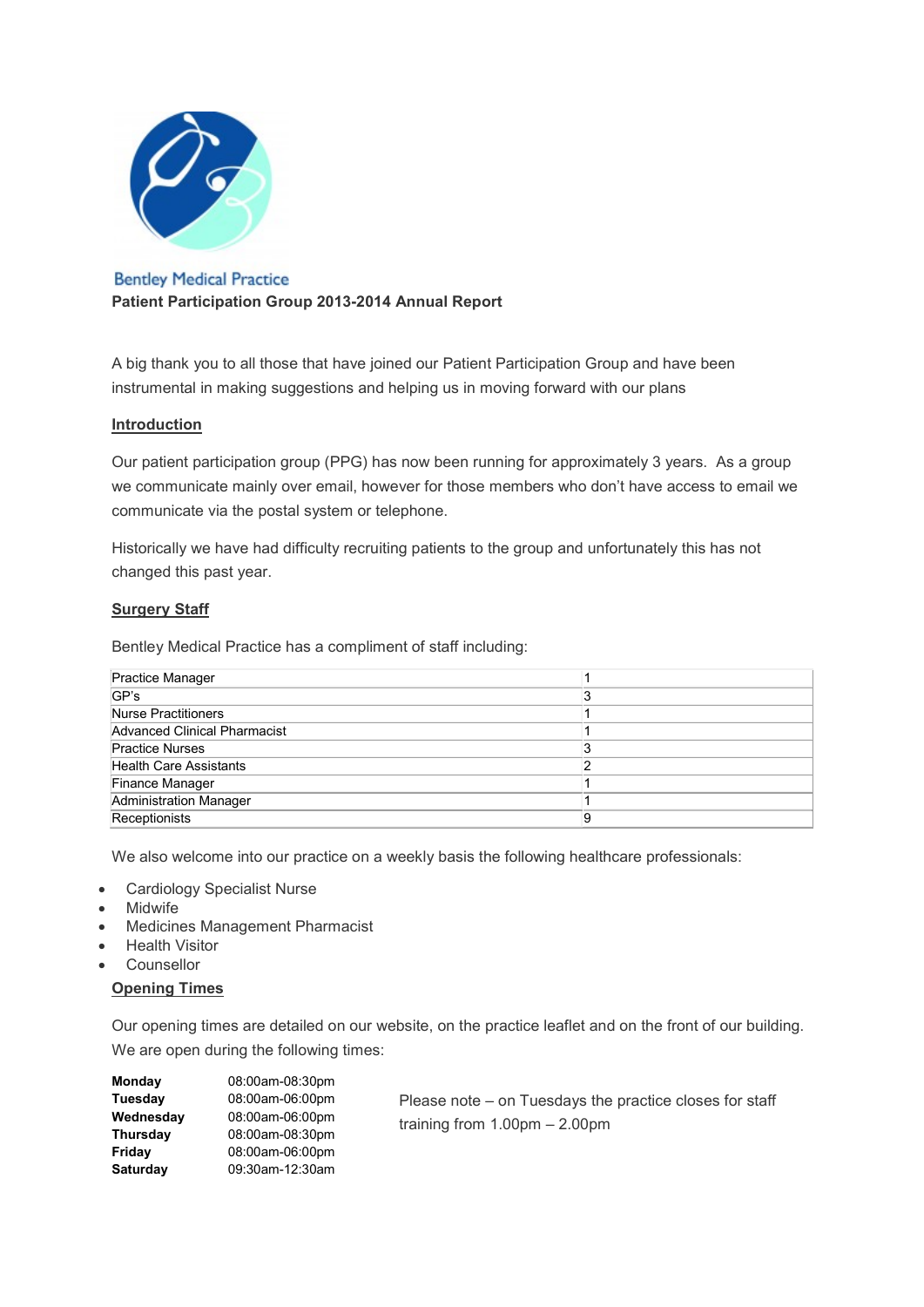### Patients and Services

The Practice has a list size of around 5338 patients and offers a full range of acute of chronic disease management clinics / services.

Our clinics / services are accessed via our appointment system and are detailed on our website http://www.bentleymedicalpractice.co.uk/our-services/ and practice leaflet.

|                                        | <b>Bentley</b> | <b>Medical Practice Capitation Report</b> |               |              |  |
|----------------------------------------|----------------|-------------------------------------------|---------------|--------------|--|
| Age Range                              |                | <b>Male</b>                               | <b>Female</b> | <b>Total</b> |  |
| $0 - 15$                               | 502            | 481                                       |               | 983          |  |
| $16 - 24$                              | 257            | 263                                       |               | 520          |  |
| $25 - 34$                              | 364            | 354                                       |               | 718          |  |
| $35 - 44$                              | 338            | 284                                       |               | 622          |  |
| $45 - 54$                              | 475            | 343                                       |               | 818          |  |
| $55 - 74$                              | 649            | 554                                       |               | 1203         |  |
| $75+$                                  | 210            | 264                                       |               | 474          |  |
| Total                                  | 2795           | 2543                                      |               | 5338         |  |
| <b>Our Patient Participation Group</b> |                |                                           |               |              |  |

Our Patient Participation Group was established in 2011. Our group is open to any of our Patients and we actively encourage patients to join.

In the past due to poor response and support to attend meetings we decided to use a virtual forum and this has attracted more participants. We continue to use the virtual forum to communicate with our members

We currently have 33 members. We have recently signed up 3 nursing homes to our patient group who collectively represent 27 of our patients.

|        | 14-19 <sub>v</sub> | 20-40 <sub>v</sub> | 41-60 <sub>v</sub> | $61+v$ |
|--------|--------------------|--------------------|--------------------|--------|
| Male   |                    |                    |                    |        |
| Female |                    |                    |                    |        |
| Total  |                    |                    |                    | 16     |

We lost 5 members of the group in the year 2013 – 14 and gained 12 members, which includes the 3 nursing homes in the area.

We believe our group is representative of the practice population in terms of ethnicity, which is predominantly White / British. However we acknowledge that it is not representative of the age ranges. We need to expand the PPG to include males and females in our younger age groups.

We need to also continue to encourage current members to participate in surveys and giving their views.

We advertise the PPG via practice posters, plasma screens in the waiting area and our practice website, prescription messages and reception staff asking patients if they are interested and handing out application forms to those that were interested

Our clinical staff also encourages patients to leave their details with reception so we can contact them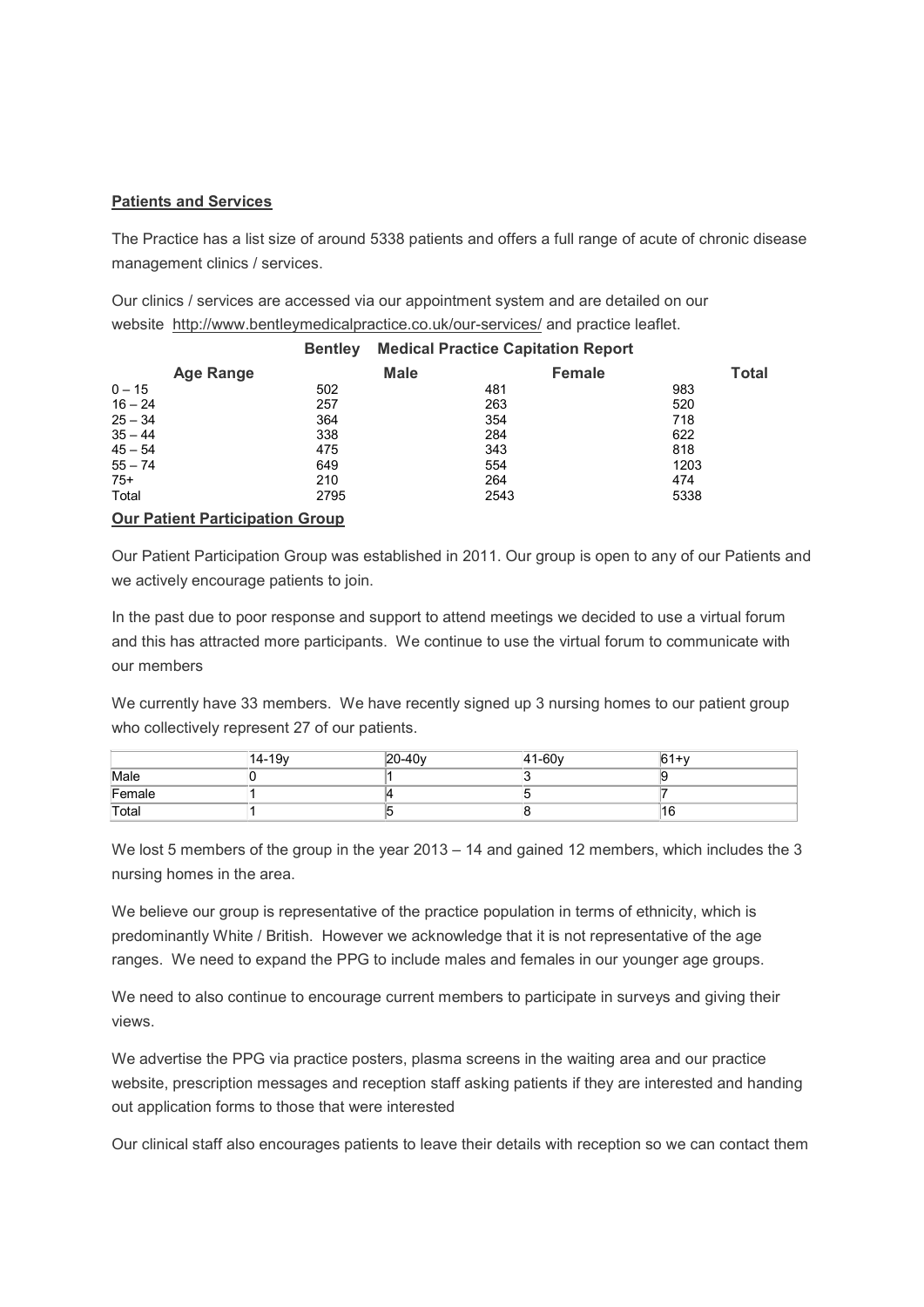The practice is keen to involve patients in decisions about business development and service expansion and would be keen to encourage new members to join us.

Our Nurse Practitioner who coordinated the PPG emails and surveys etc. left the practice in October 2013. Therefore since October 2013 the PPG has been coordinated by the practice pharmacist. This year members of the PPG have been asked to:

- provide feedback and ideas regarding patient priorities and issues, practice priorities and issues, practice changes, Care Quality Commission related issues and GP survey results
- identify priority areas for the local practice survey
- participate in the local practice survey along with our practice population
- provide feedback on the results of the survey and reach agreement around implementing any changes.

In 2013-14, we still have a poor response to any surveys and emails we send to the group but we hope to continue growing and encourage our patients to participate in the discussions.

## Achievements to date

- 1. Appointment System The appointment system and the introduction of the Rapid Access Telephone system in practice has been an important issue. As a practice we wanted to make our appointment system allow our patients the best and quickest access to a GP or nurse practitioner. Our PPG wanted the appointment system to be discussed in the local 2013 – 14 local practice survey to gage a wider opinion.
- 2. Reception Desk Area Advertising to our patients that if they wish to speak in private to let the receptionists know and we can arrange to do this, in a separate area.
- 3. Handling of results from laboratory samples clinicians are all trying to be more specific when commenting on results as we understand that it can cause concern using the word satisfactory
- 4. Reception training Our receptionists have recently trained in customer service in order to the give the best possible service and resolve difficulties is an appropriate way
- 5. New practice website Our website was reviewed and was revamped to provide more up to date information and easier browsing

### Patient survey

The PPG was asked via email for views on the content of the local practice survey. Due to the change in the practice lead the survey was run in February 2013 for approximately 2 weeks. The survey was also circulated by email to the PPG.

The survey addressed issues that were raised by the PPG including:

- The appointment system
- Access by telephone to the surgery
- Awareness of services available in the practice
- Different types of consultations available e.g. virtual consultations via Skype

Due to the ongoing difficulty to recruit patients to the PPG we asked about awareness of the patients group and interest in joining the PPG

The results of the local practice survey is detailed on the website

### Action Plan

- 1. Raise awareness of the services available in the practice through various means e.g. leaflets, messages on reception monitor, website etc.
- 2. Raise awareness of the website and the services available through it i.e. prescriptions, appointments. How do we best highlight to patients the usefulness of the website and therefore encourage use of it?